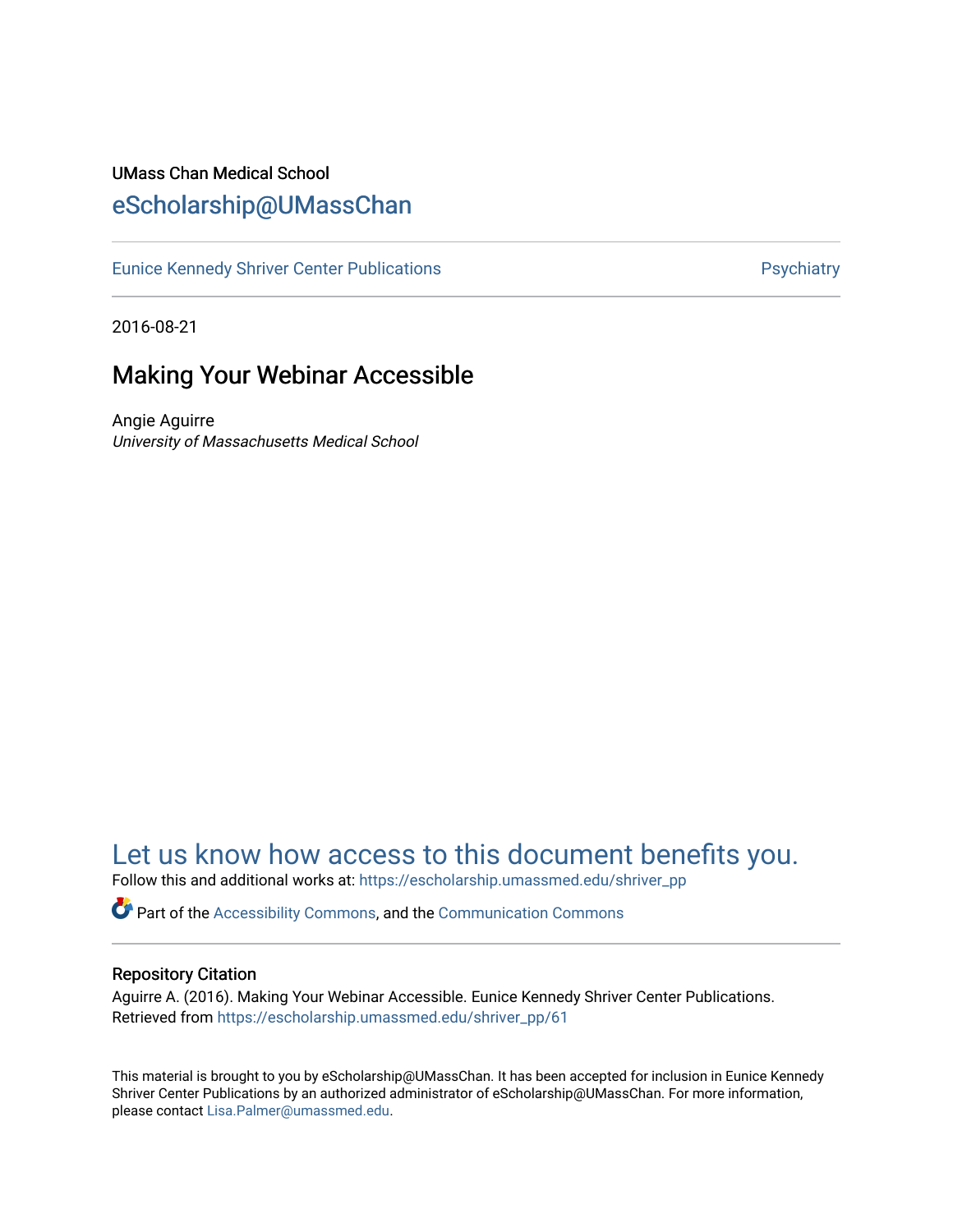## **Making Your Webinar Accessible**

Hello. I am Angie Aguirre from the [INDEX program](https://neindex.org/) of the Eunice Kennedy Shriver Center at the [University of Massachusetts Medical School.](http://shriver.umassmed.edu/) [INDEX](https://neindex.org/) specializes in designing web sites, online courses, learning-management systems, and online databases, all of which are accessible to people with disabilities. Many of you are developing the same as part of your evaluation efforts. At [INDEX,](https://neindex.org/) accessibility comes first! Since my colleagues and I have concentrated on accessibility issues in a previous blog (see [here\)](http://aea365.org/blog/2-for-1-week-emily-lauer-and-courtney-dutra-on-using-plain-language-in-evaluation/), I'm continuing here with that theme!

Webinars enable you to present, lecture, or deliver a workshop over the web. Webinars incorporate audio and visual elements, and can sometimes include audience interaction. It can't be asked too often what makes your webinar accessible? It also can't be said enough that accessibility promotes a culture of inclusion, as well as supports people with disabilities. The more people we can bring to the table, the better our evaluation efforts and the better we become as a society. Moreover, [it's the law!](https://www.ada.gov/cguide.htm#anchor65610)

Depending on what kind of webinar you're providing and your audience, you should ask participants at registration if accommodations are needed.

## **Hot Tips**

- Choosing the Right Platform Several features are needed for a webinar platform to be accessible. Be sure to look for:
	- integrated captioning;
	- screen reader compatibility; and
	- multiple ways of communicating with and engaging participants.
- Providing Accommodations
	- For Auditory
		- o Use [Remote CART](http://www.ncra.org/Membership/content.cfm?ItemNumber=9118&navItemNumber=11457) (**C**ommunication **A**ccess **R**eal-time **T**ranslation). It is a service in which a certified CART provider listens to the webinar presenter and participants, and instantaneously translates all the speech to text. Most CART services are familiar with various types of webinar platforms, and can walk you through set-up.
		- $\circ$  If you are showing a video, be sure you provide captions.
	- For Visual
		- o Webinar platform controls should be able to be accessed using keyboard commands.
		- $\circ$  All content should be readable by a [screen reader,](https://en.wikipedia.org/wiki/Screen_reader) including the text content of a PowerPoint slide.
		- $\circ$  Provide accessible copies of the entire presentation, including handouts, before the webinar. This enables webinar participants to review the information ahead of time so they can focus on listening to the presenters.
	- For Cognitive
		- $\circ$  Provide a way for participants to respond verbally by phone/microphone, or by typing in a chat pod.
		- $\circ$  Participants should have ability to:
			- use the caption pod and adjust it to their liking;
			- listen to the recorded content at a later time: